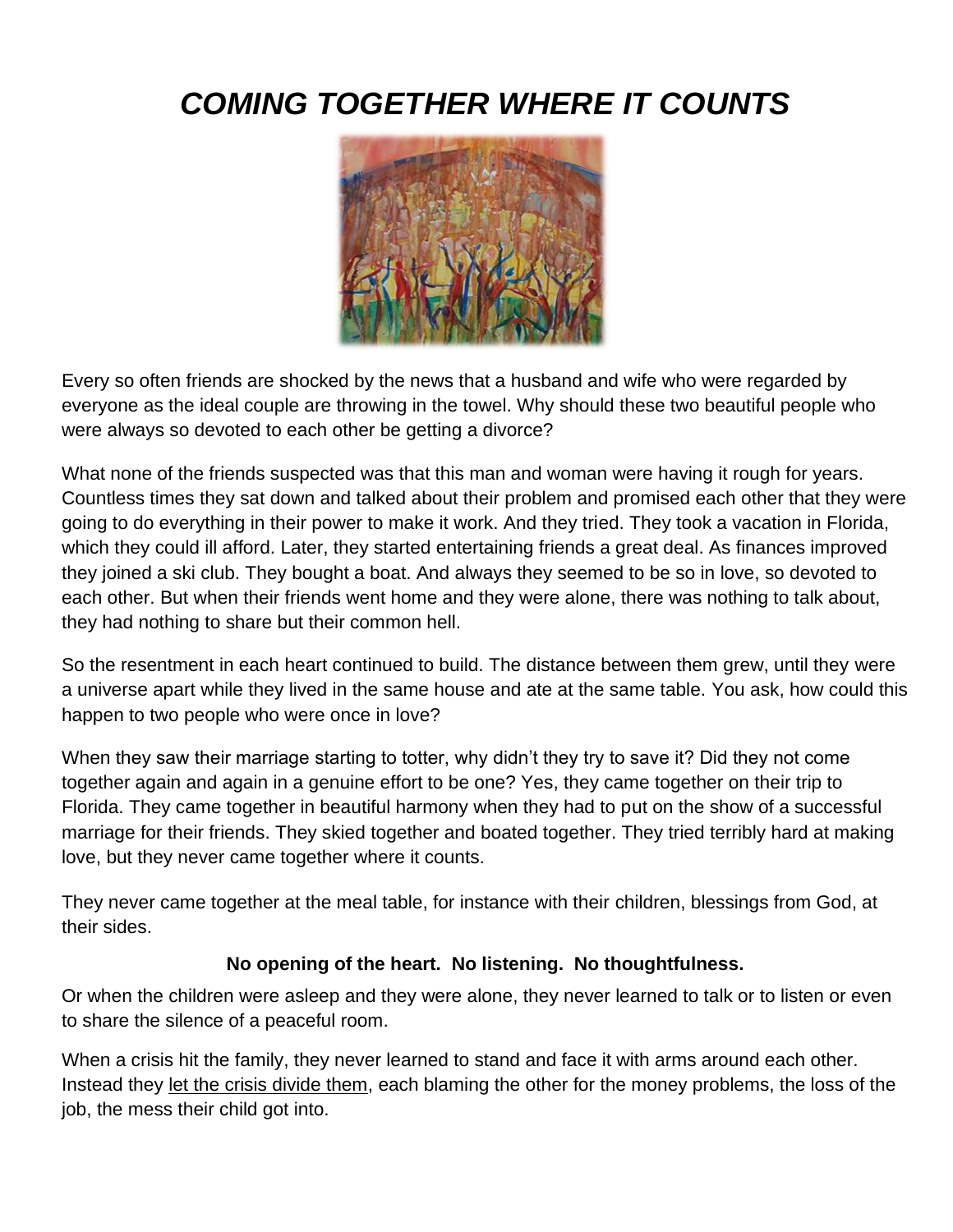If a man and woman are going to make it in a marriage, they have to learn to come into unity with each other in the places that really count. Not up on the surface for their friends to see, but down deep. Not just with their bodies, but with their wills, their hearts. If they learn to have unity where it counts, the rest of the marriage will take care of itself.

#### **Superficial Unity in the Body**

In exactly the same way brothers and sisters in the Body of Christ have a tendency to put a great effort into achieving superficial unity.

#### **We try to stage it, to engineer it.**

We know that unity is lacking both in our local assemblies and across the world. So, like the couple who think a Florida vacation is going to heal their marriage, we try naive cures. Coffee hours. More entertaining. Recreation. "Maybe if we get to know each other better....." To bring the city together we start holding meetings for all the leaders around town, working perhaps toward a city-wide campaign. "Maybe if we bring in a well- known evangelist and fill Convention Hall for two weeks, the church in our city will start coming together."

We can try all kinds of things to bring the Body into unity and in the end we find ourselves like that couple, farther apart than ever.

#### **Coming Together Where it Counts**

#### **We have to learn to come together where it counts.**

There are three places where brothers and sisters in Jesus Christ need to come together, if we will draw near to each other in these three places, we will soon have heaven-sent unity in our assemblies and across our world.

#### **We need to come together before the throne of God.**



The first thing we're conscious of when we come into the presence of the living God is not ourselves, nor our differences, nor our similarities, but God himself.

We see our heavenly Father. We see his love. We see the Lamb seated at his right hand. We see the blood, the seven torches burning before the throne, glory.

Seeing these things, what can we do but worship? We lose ourselves in the worship of the true and living God. And as we praise him, the Spirit of God lifts us out of ourselves and brings us together in the mind of Christ.

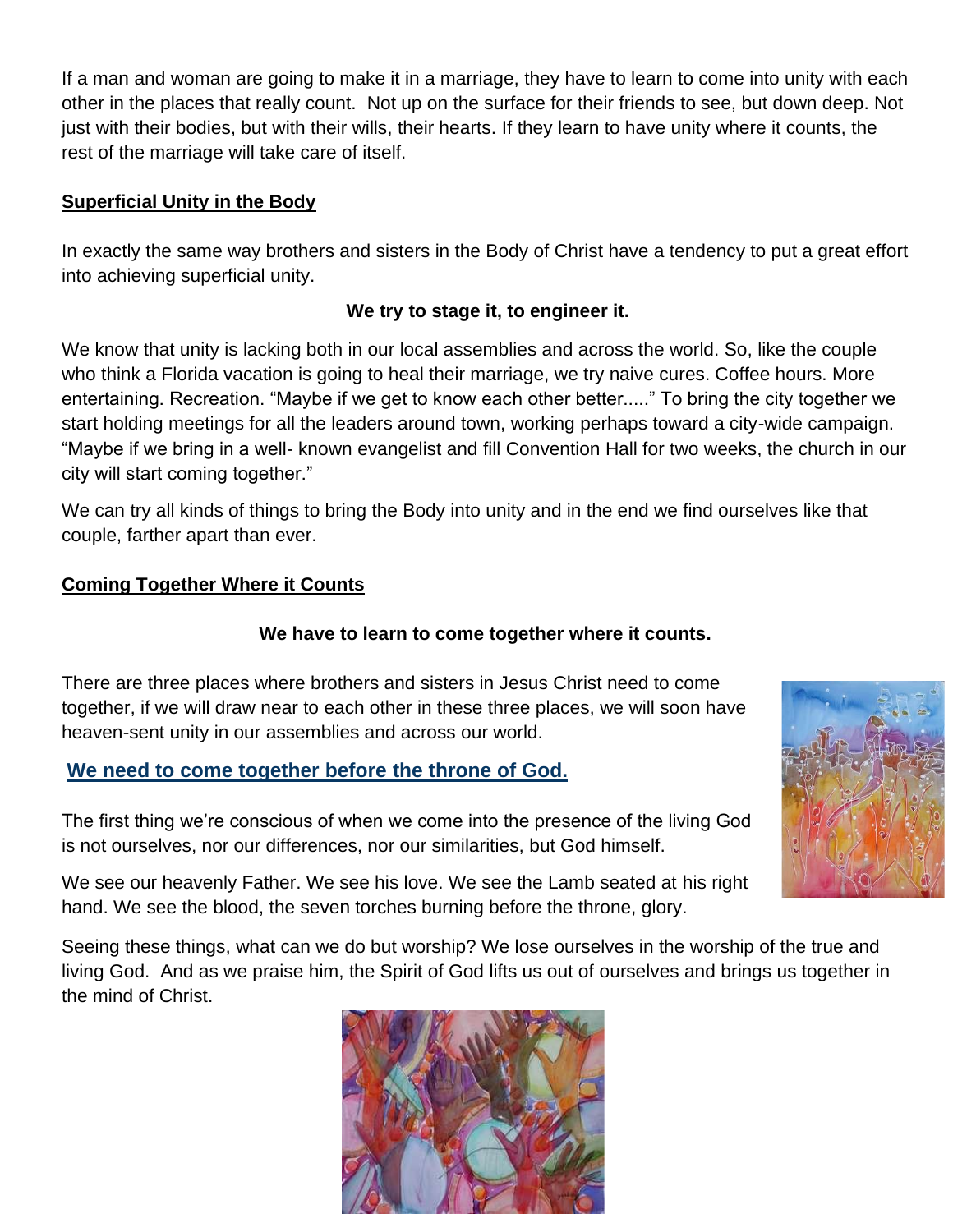When Mary, carrying the Christ in her body, and Elizabeth, carrying John the Baptist came together, they worshiped! When the disciples met the resurrected Lord on the appointed mountain, they worshiped! When they were released they went to their friends and reported what the chief priests and the elders had said to them. And when they heard it, they lifted their voices together to God and said,

> *"Sovereign Lord, who didst make the heaven and the earth and the sea and everything in them, who by the mouth of our father, David, thy servant, didst say by the Holy Spirit, 'Why did the Gentiles rage and the peoples imagine vain things?"'*

Worship was the normal atmosphere of the apostolic community. And surely if we want to come before the throne together, God will help us find our way. And the trivial things that have absorbed our minds will vanish as we stand in awe before glory that never fades.

## **We need to come together where the walls between us still stand.**

Why is that wall still standing? Can I honestly say that it's all the fault of the man or woman on the other side of the wall? *"He put up the wall, man, and he's going to have to take it down*!"

When is the last time I went to that wall and called the name of the person on the other side?

When is the last time I wrote that person a letter? Or held out my hand?

If I'm so sure that I am not the slightest bit at fault, what's the harm in going to that wall and making some attempt at reconciliation? And if I know that I am wrong, why am I not admitting it and doing what I can to make it right?

God is not nearly so interested in declaring who's right and who's wrong as he is in seeing the wall come down.



# **The main thing is to get rid of the wall.**

This will never happen so long as we go on pretending that it isn't there and carry on our lives as far from the wall as possible.

God help us to admit where the walls are. To repent before him, and go make it right in whatever way he shows us. A handshake. A word of concern. A letter. A plea for forgiveness. Sometimes it will take two or three "knock-down-and-drag-out" air-clearing conversations.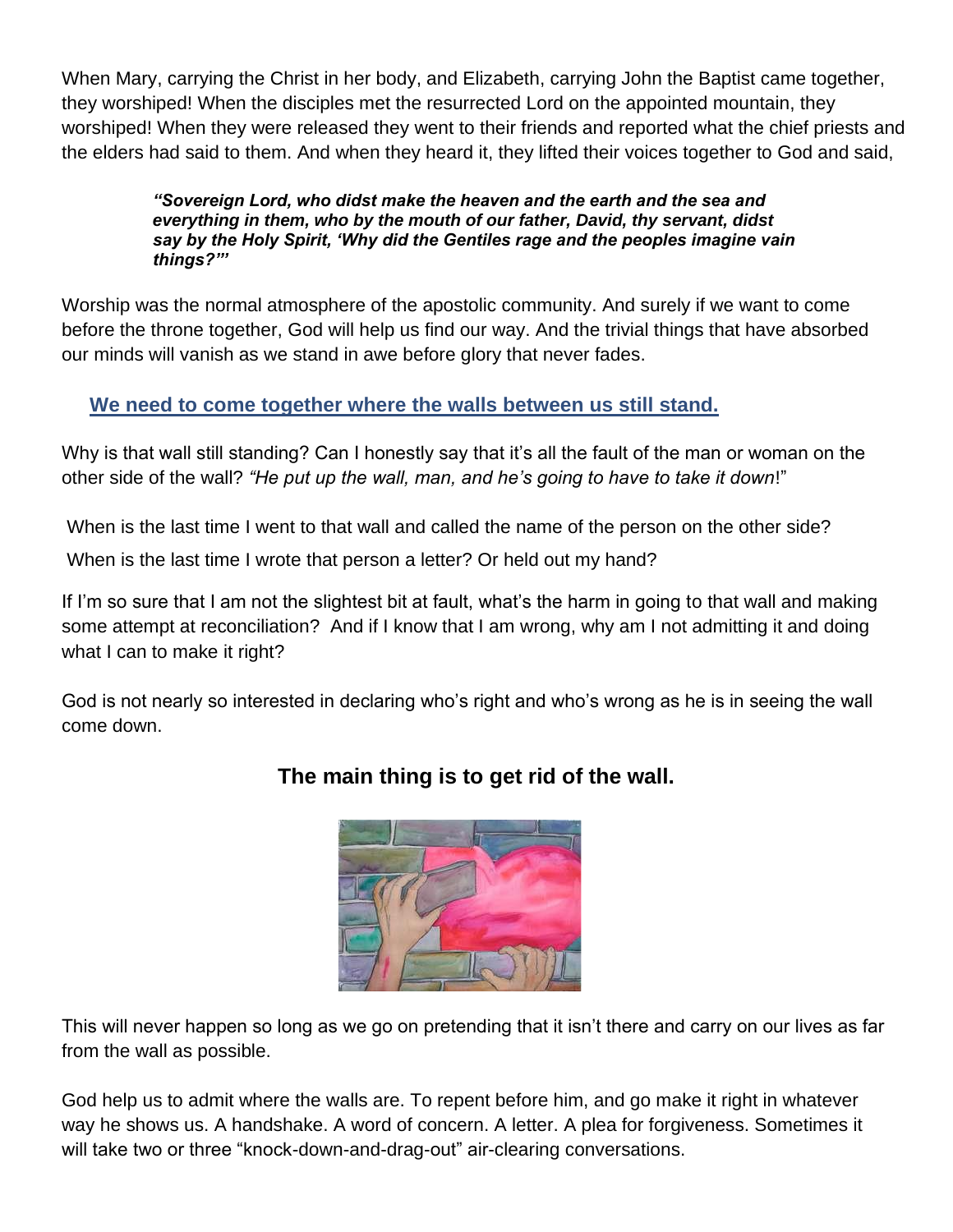*"Lord, how often shall my brother sin against me and I forgive him*? *As many as seven times*?" Jesus said to him, "*I do not say to you seven times, but seventy times seven*."

### **Every time we tear down a wall, the Spirit of God rushes in with life.**

Will anyone dispute that there is a wall between black and white believers? Are we relieved of the responsibility for that wall by hanging with our own kind as if it doesn't exist? Or the wall between the evangelicals and the non-evangelicals? Or the wall between the Catholic and Protestant followers of' Jesus? Or the wall between Jew and Gentile, suburban and urban, young and old?

There will never be unity in the Body in this city until we come together at these walls and by God's grace, tear them down, painful and humiliating as this may be to us.

## **We need to come together out in the harvest.**



Unity meetings with other believers in the Hilton may be pleasant, but in the long run they are about as useless as they are painless. When will we see the day when brothers and sisters from all sides start fishing together in the main shopping districts or on the waterfront, or on skid row?

How quickly our narrow minds will crack open to God's light when we all start combing the streets and lanes and highways and hedges together.

When sisters in a particular neighborhood start pitching in together to minister to women who need transportation to the hospital to visit a sick child, or a ride to the welfare office, or somebody to talk to when they're coming off a drunk, or some groceries to put in their empty refrigerator….

….more happens to bring healing to the Body than in a dozen meetings.

If we have to miss a few Bible studies to take care of these things, then we have to miss. If we spend all our time going to Bible studies and no time ministering to others there will be no life in us and no unity in the Body.